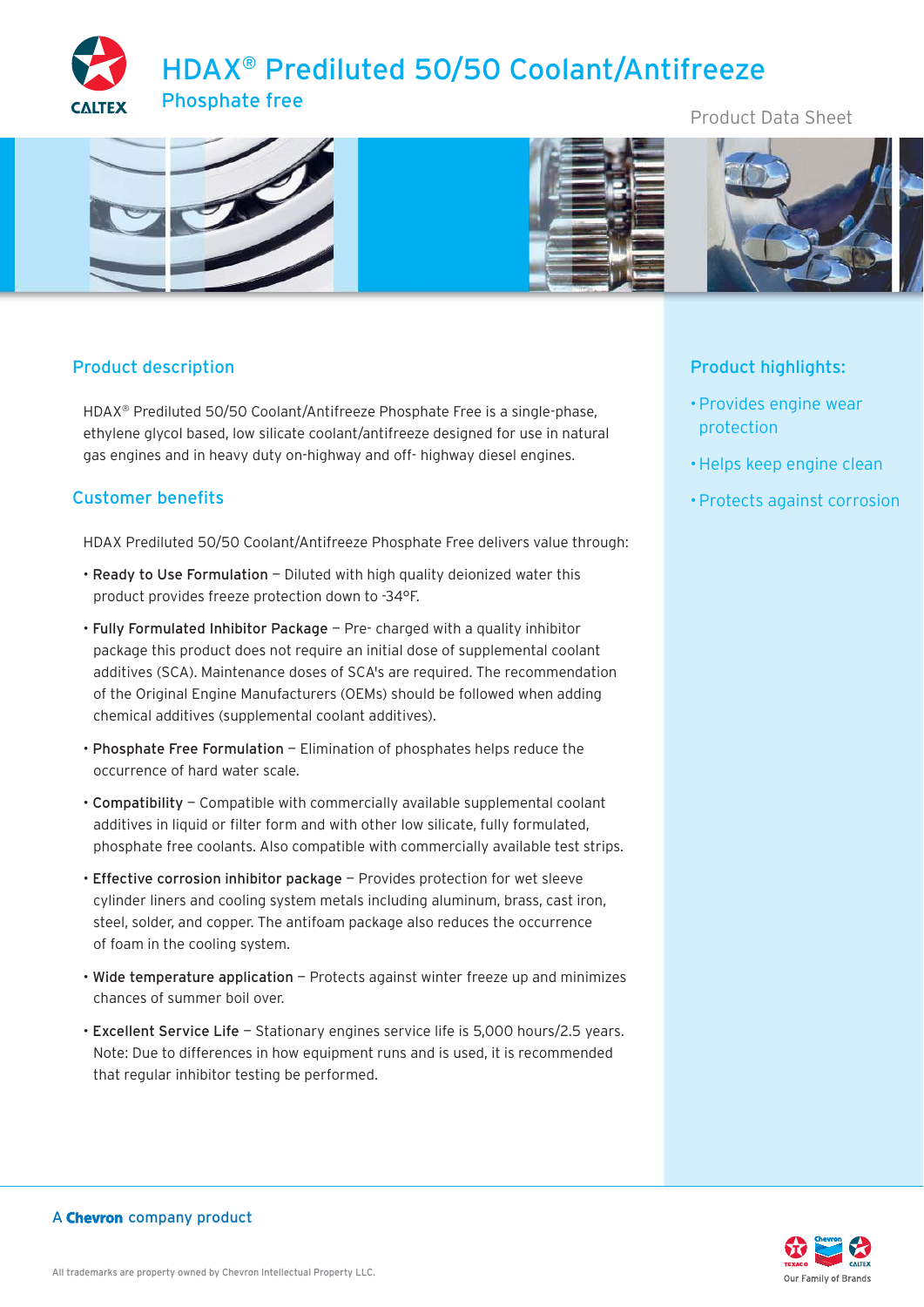



### Features

HDAX Prediluted 50/50 Coolant/Antifreeze Phosphate Free uses a low silicate technology and contains a complete supplemental coolant additive package that provides maximum protection for basic metal alloys found in most heat transfer systems. HDAX Prediluted 50/50 Coolant/Antifreeze Phosphate Free does not require an initial addition of supplemental coolant additives (SCAs), but does require maintenance additions of SCAs to maintain the correct additive balance. This product is phosphate free in order to reduce hard water scale development and contains nitrite for additional liner protection. This product is a light purple (fuchsia) in color.

HDAX Prediluted 50/50 Coolant/Antifreeze Phosphate Free is specifically blended for use in stationary engines using various fuel sources.

*Note: This product is not to be used to protect the inside of potable water systems against freezing.*

## Applications

Meets or Exceeds:

- ASTM D6210 and D3306
- TMC RP 329

Suitable for use in:

- White Superior
- Ajax
- Mack Truck
- International Truck
- PACCAR
- Caterpillar
- J.I. Case
- John Deere
- Cooper-Bessemer
- Waukesha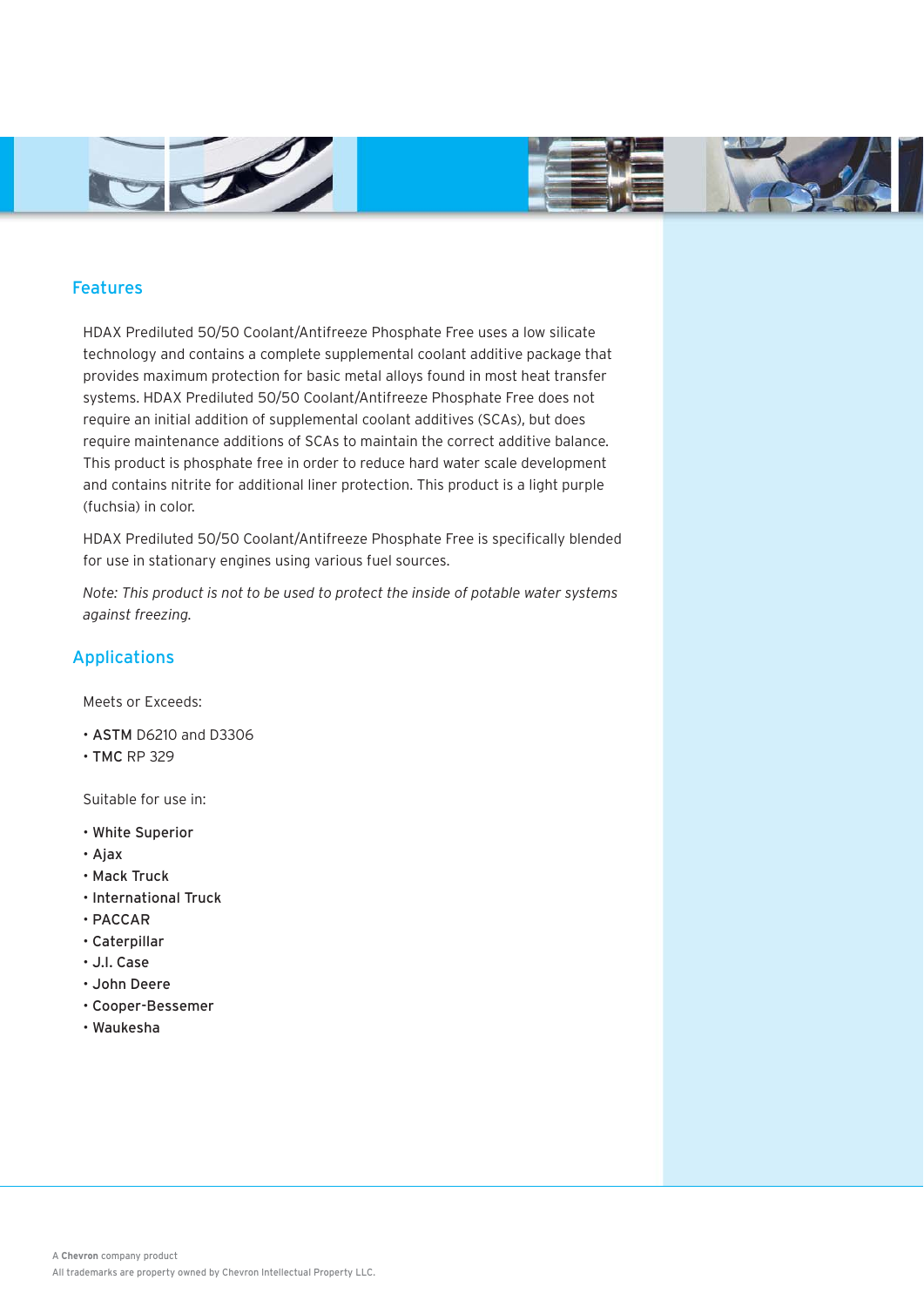



#### *continued*

Product dilution and boil over protection recommendations for HDAX® Prediluted 50/50 Coolant/Antifreeze Phosphate Free

| BOILING PROTECTION, °C(°F) (15 lb pressure cap) | FREEZING PROTECTION. °C(°F) |
|-------------------------------------------------|-----------------------------|
| 129.4(265)                                      | $-36.7(-34)$                |

#### Notes:

- HDAX Prediluted 50/50 Coolant/Antifreeze Phosphate Free should be used as manufactured. No dilution is recommended.
- Always dispose of used coolant in accordance with local, state and federal guidelines.

#### Product Reference:

Note: Bitterant is a flavor aversive that may help reduce the accidental ingestion of this product. This product contains bitterant.

Product Number 510557 Chevron Identifier 227072 HDAX Prediluted 50/50 Coolant/Antifreeze Phosphate Free

## Typical Test Data

| HDAX PREDILUTED 50/50 COOLANT/ANTIFREEZE<br><b>PHOSPHATE FREE</b> |                             |
|-------------------------------------------------------------------|-----------------------------|
| Appearance                                                        | Purple/Clear with no debris |
| Specific gravity 15/15°C                                          | 1.074                       |
| Freezing point, °Fa, ASTM D1177                                   | -34                         |
| pH <sup>a</sup> , ASTM D1287                                      | 10.5                        |
| Reserve alkalinitya, ASTM D1121                                   | 6.0                         |
| Silicate, % <sup>b</sup>                                          | 0.0125                      |

a 50 vol % aqueous solution.

<sup>b</sup> As anhydrous alkali metasilicate.

Minor variations in product typical test data are to be expected in normal manufacturing.